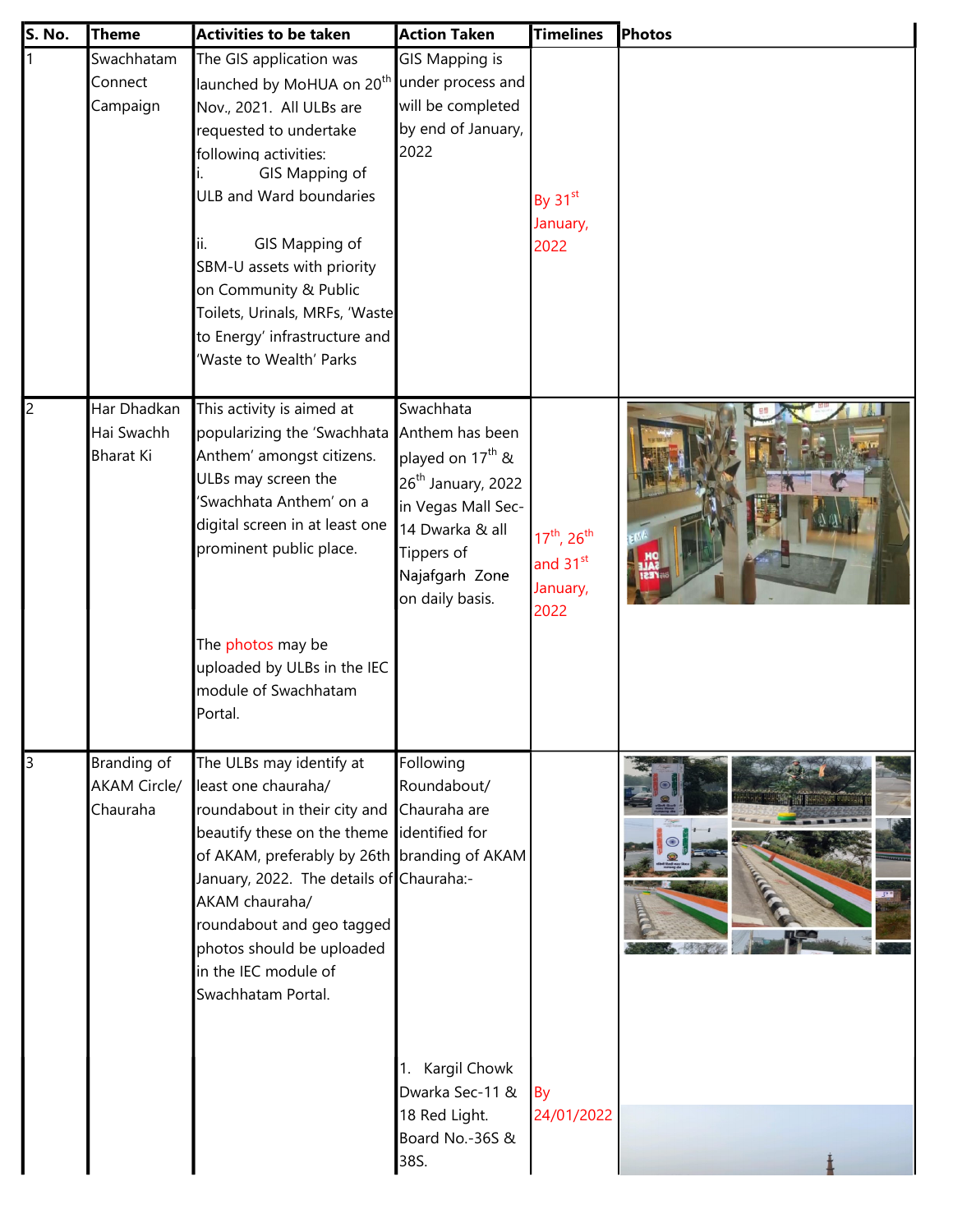|   |             | Please refer D.O. letter No.<br>11025/03/2022-LSG, dated<br>5th January 2022 form<br>Secretary, MoHUA details.                                                                                                     | 2. Sports<br>Complex Chowk,<br>Dwarka Sec-6 &<br>10 Red Light, 5 &<br>11 Red Light.<br>Board No-36S &<br>38S.<br>3. Mini Qutub<br>Minar Chowk,<br>Mahipalpur. Board<br>No.- 50S                                                                                        |            | Jan 31, 2022                        |
|---|-------------|--------------------------------------------------------------------------------------------------------------------------------------------------------------------------------------------------------------------|------------------------------------------------------------------------------------------------------------------------------------------------------------------------------------------------------------------------------------------------------------------------|------------|-------------------------------------|
| 4 | Other Works | A. Beautification of City:-<br>Painting Work on<br>Flyovers/Walls, Metro Pillars<br>& other prominent places in<br>the Zone.                                                                                       | 1. Surrounding<br>areas of Kargil<br>Chowk, Dwarka.<br>2. Surrounding<br>areas of Dwarka 6,<br>10<br>3. Blue line Metro<br>Pillars in front of<br>Radisson Blu Hotel<br>4. Grey Line<br>Metro Pillars (P-80<br>to P-86)<br>5. Madhuvihar<br>Circle - under<br>progress | 24-01-2022 | d, Sector 2 Dwarka, New Delhi, 1100 |
|   |             | <b>B. Special Sanitation Drive:</b> Monthly Schedule<br>(i) Cleaning of Backplanes,<br>(ii) Cleaning of Commercial<br>Markets,<br>(iii) Cleaning of Central<br>Verge,<br>(iv) Cleaning of Under<br>Flyover areas & | has been issued<br>for special drives<br>for Entire Zone.                                                                                                                                                                                                              |            |                                     |